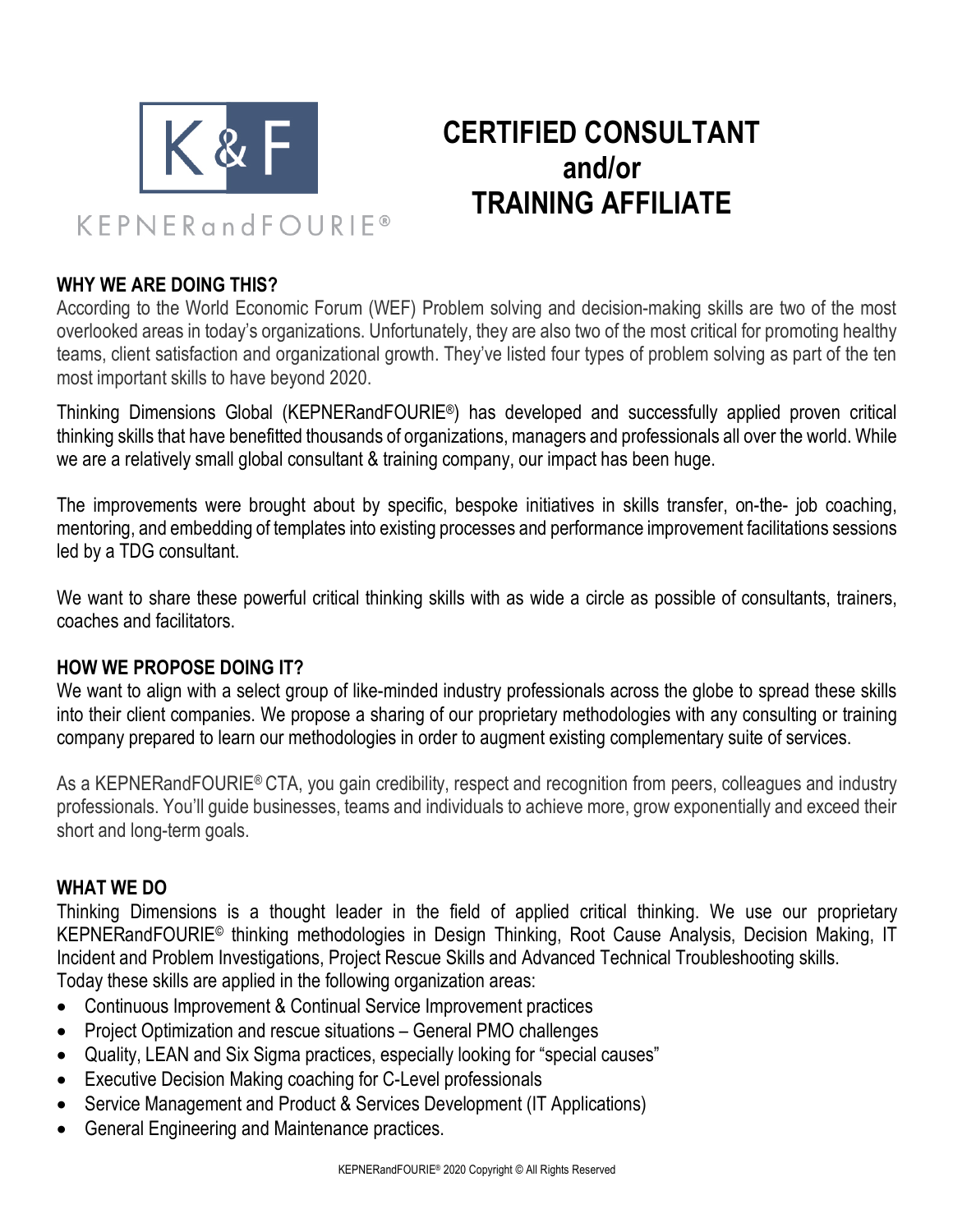# **EXAMPLE BUSINESS CASE**

Our consulting service fees for this type of service ranges from US\$2,000 to US\$4,000 per day depending upon where your practice is located. One day per month for 11 months could add at least \$22,000 to your bottom line.

Our training services fees ranges from US\$5,000 to US\$7,000 per day depending upon where your practice is located. One training day per month for 11 months could add at least \$55,000 to your bottom line.

# **PERSONAL DEVELOPMENT AND CERTIFICATION**

We are suggesting a quick start approach, but each "professional" and "enterprise" applicant will be handled on personal needs and merit.

# **Quick Start**

We've set aside our most popular and most versatile KEPNERandFOURIE module as the starting point for learning, accrediting and earning revenue in the quickest and easiest time frame. This module is our Max4 Solution Finding thinking approach. This module is a critical element of most of our Training Workshops such as IT Root Cause Analysis, OPS Advanced Technical Troubleshooting Skills, Design4Thinking, Project Rescue and SelfCYBER. The procedure for this would be the following:

- 1. Find the Design4 (Max4) module on the TDG LMS site.
- 2. Work through the materials on video, leaders guide, PowerPoint and electronic worksheets
- 3. When comfortable, produce a short video on smartphone applying this process to own challenge situation. (Items 2 + 3 should not take more than 12 hours in total over a 4-day period)
- 4. Get certified by your CTA Manager
- 5. Market and sell this module as any of the following:
	- $\triangleright$  Design4 Training module (approximately \$3,500 for 4 hours) to train client in the express transactional approach in Design Thinking
	- $\triangleright$  Consult/Facilitate helping the client to solve seemingly unsolvable problem situations (approximately \$1,500 for 1-2 hours)
	- $\triangleright$  Coach executive to use this approach in meetings and normal decision making (approximately \$2,500) for 2- 4 hours)
	- $\triangleright$  Leadership Development in any permutation according to client needs.

# **FURTHER DEVELOPMENT AND OTHER OPTIONS**

We offer the opportunity to get certified module by module, but if you are confident enough you would be able to certify for a complete workshop. This is a highly attractive proposition for a trainer, whereas the consultants among us might want to go module by module. The typical next module would be our CauseWise process for Root Cause Analysis.

#### **Official Workshops**

At TDG we have various hands-on skill building workshops. The following is just a short list:

 $\triangleright$  Design4Thinking – One workshop of two sessions of 4 hours each or a whole day. We have a Design4Thinking workshop for transactional virtual and physical product development situations.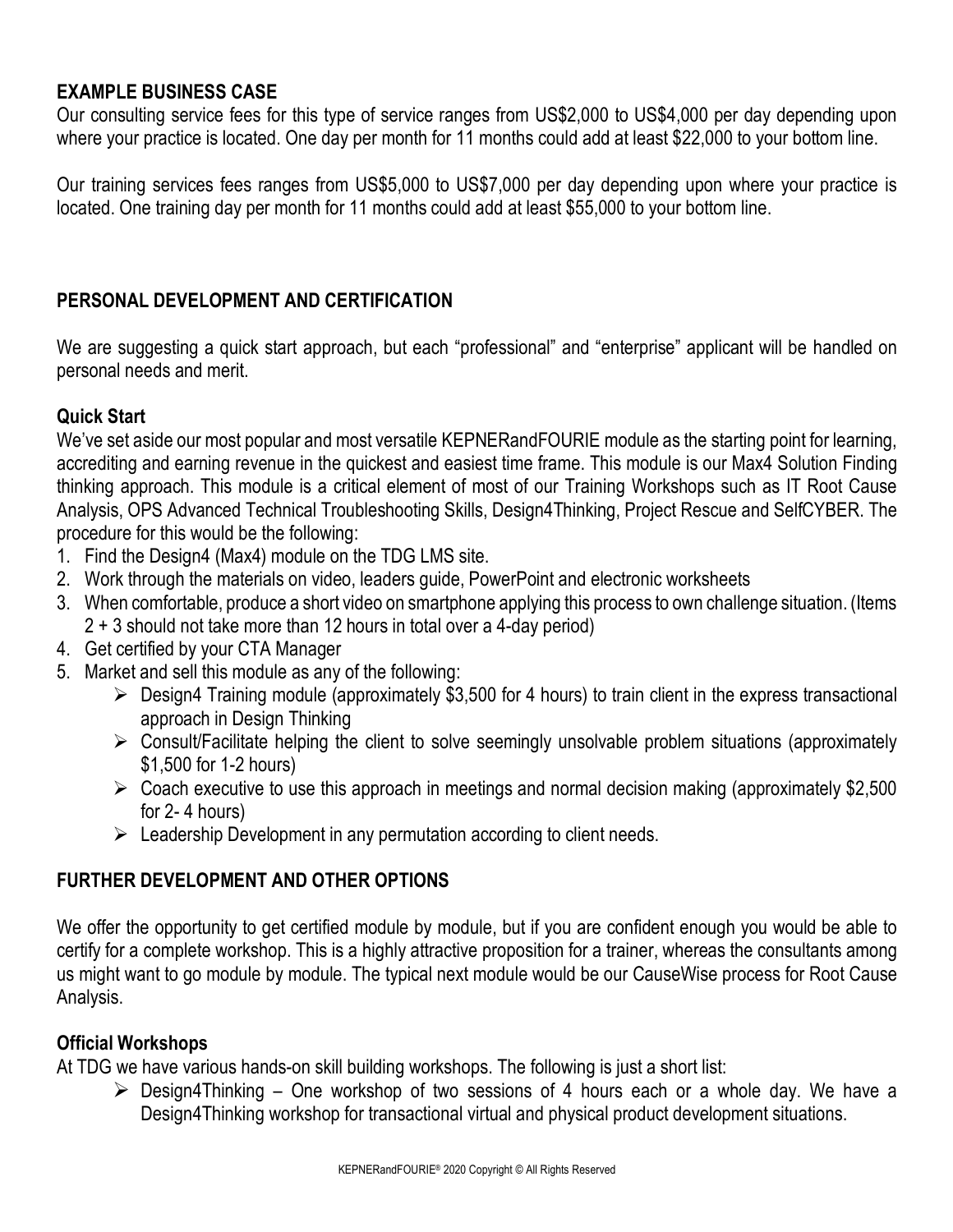- $\triangleright$  Incident Restoration We have a 2 x 4-hour Incident Investigation and restoration approach RAPID Incident Restoration (RIR), which makes it possible to have one four-hour session per day for two days.
- $\triangleright$  IT Root Cause Analysis A complete 2-day workshop covering all the restoration and investigation skills involved in Incident and Problem Management. Most useful for Support teams.
- $\triangleright$  OPS Root Cause Analysis A specific approach for the physical manufacturing and engineering world. This is normally a two-day workshop.
- $\triangleright$  Advanced Technical Troubleshooting Skills An advanced workshop for engineers and technical leads in problem solving and decision making.

# **Executive Coaching**

All the KEPNERandFOURIE modules are perfect for use as additional Leadership or Executive Management coaching opportunities. Useful in any Project Management problem situation, meeting management and general problem solving situations.

# **Consulting/Facilitating**

Many of the workshop modules open the door to further facilitation and consulting work, such as helping the client to embed the templates discussed and mastered during the training workshops.

Most effective when used as a consulting service helping the client to solve and implement certain decisions about problems that were solved. You would be able to advise on aspects such as stakeholder analysis, stakeholder alignment, decision making facilitation and implementation practices.

# **Financial Consideration/Benefits**

The fast start approach should enable you to be productive within a week. Looking at the combination of 4-hour workshops, executive coaching and consulting you should be able to generate the following income:

- $\triangleright$  Demanding a fee on average of \$3,000 at a time for one assignment a month over 11 months. That would represent an additional income stream of \$33,000 per year. That is the absolute minimum you should be making from the "fast start" module only. This fee structure would be totally different and adjusted for other regions to what the market could actually afford.
- $\triangleright$  We normally get the following per workshop in the USA:
	- $\circ$  4-hour workshops US\$3,500
	- $\circ$  1-day workshops US\$6,500 \$7,000
	- $\circ$  2-day workshops US\$13,500

A CTA is a Consultant that meets the qualification criteria for establishing a business relationship with Thinking Dimensions Global.

Certified Training Affiliates (CTA's) work with Thinking Dimensions Global (TDG) to deliver selected KEPNERandFOURIE® assignments for their own account.

CTA's must meet recognized standards for quality education, comply with TDG's guidelines, policies and standards and ensure that every student has a meaningful and quality learning experience.

Once you've completed your training, our marketing package "in a box" enables you to hit the ground running – you'll get email templates, process cards, brochures, marketing tools, online support, powerful training guides and more.